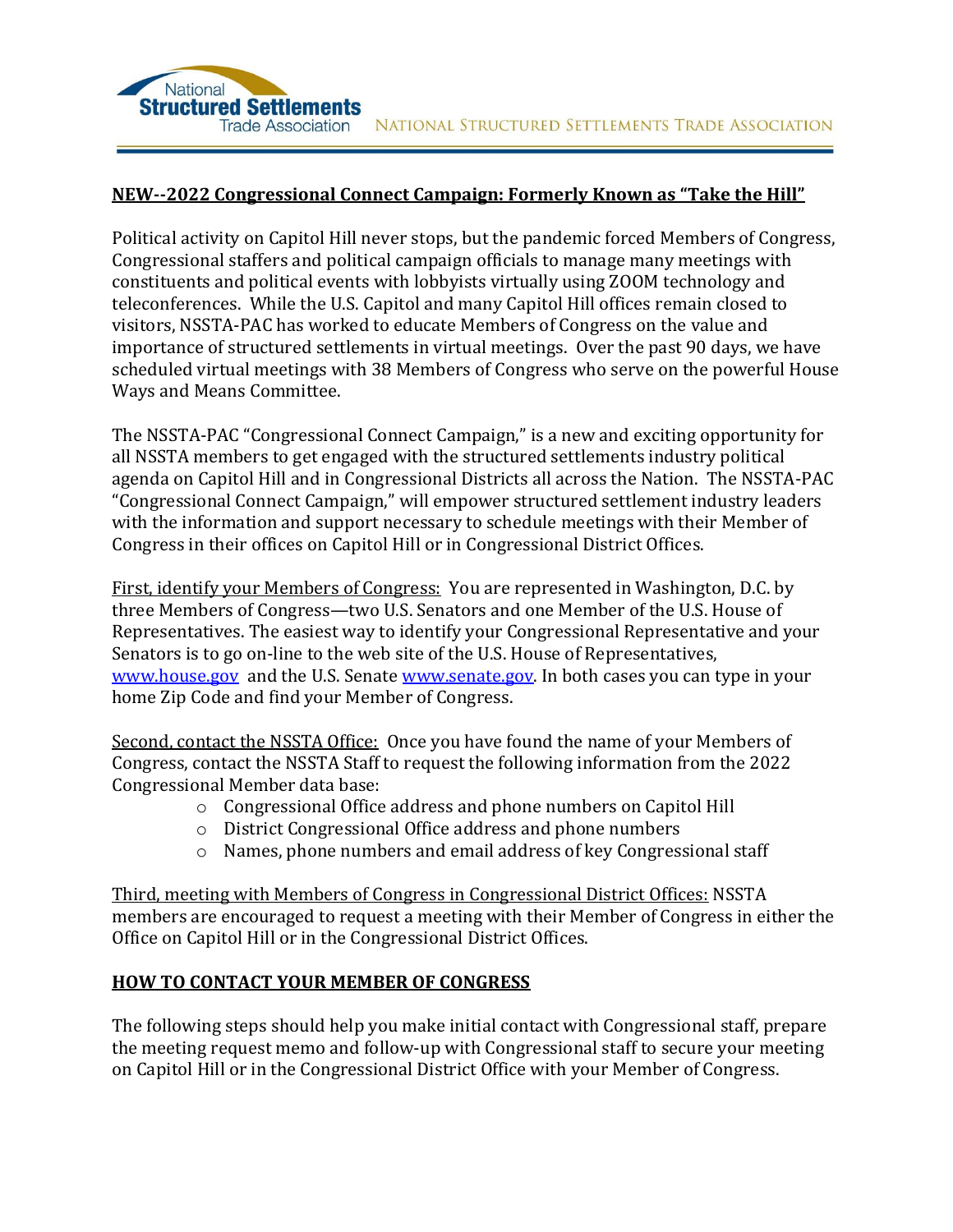- 1. Identify your Members of Congress: You are represented in Washington, D.C. by three Members of Congress—two U.S. Senators and one Member of the U.S. House of Representatives. The easiest way to identify your Congressional Representative and your Senators is to go on-line to the web site of the U.S. House of Representatives, [www.house.gov](http://www.house.gov/) and the U.S. Senate [www.senate.gov.](http://www.senate.gov/) In both cases you can type in your home Zip Code and find your Member of Congress.
- Contact the NSSTA Office: Once you have found the name of your Members of Congress, contact the NSSTA Staff to request the following information from the 2022 Congressional Member data base:
	- o Congressional Office address and phone numbers on Capitol Hill
	- o District Congressional Office address and phone numbers
	- o Names, phone numbers and email address of key Congressional staff
- 2. Information You Need: There are several pieces of information you need from the House of Representatives and U.S. Senate websites, including;
	- The correct spelling of the Member's name
	- Congressional Office Address on Capitol Hill
	- Congressional Office Phone Number

National

**Structured Settlements** 

- Name of the Member's Scheduler and Chief of Staff
- District Office Address and Phone Number
- Name of the District Office Staff Director
- 3. Congressional Offices—Washington, D.C. vs. District Offices: Members of Congress typically have two or more offices located in their Congressional District—which could be in your home town, and an office in Washington D.C. Unless you already know your Member of Congress and have met with senior Congressional Staff, make your first contact with your Member of Congress in their District Office.
- 4. Call the Congressional District Office: Because you visited the Member's web site you know the name of the District Staff Director for the Member. You are calling to introduce yourself, introduce your company and your trade association—NSSTA. You are also calling to inform the staff that you plan to be in Washington, D.C. for the 2022 NSSTA Annual Meeting on May 4-05-6, and you want to arrange a time to meet with your Congressman when you are in Washington.
- *5.* Call the Congressional Office on Capitol Hill: Members of Congress have a full time Scheduler on their staff. As soon as you know you are planning to attend the 2022 NSSTA Annual Meeting, you need to contact the Congressional Office Scheduler first with a phone call and then an e-mail